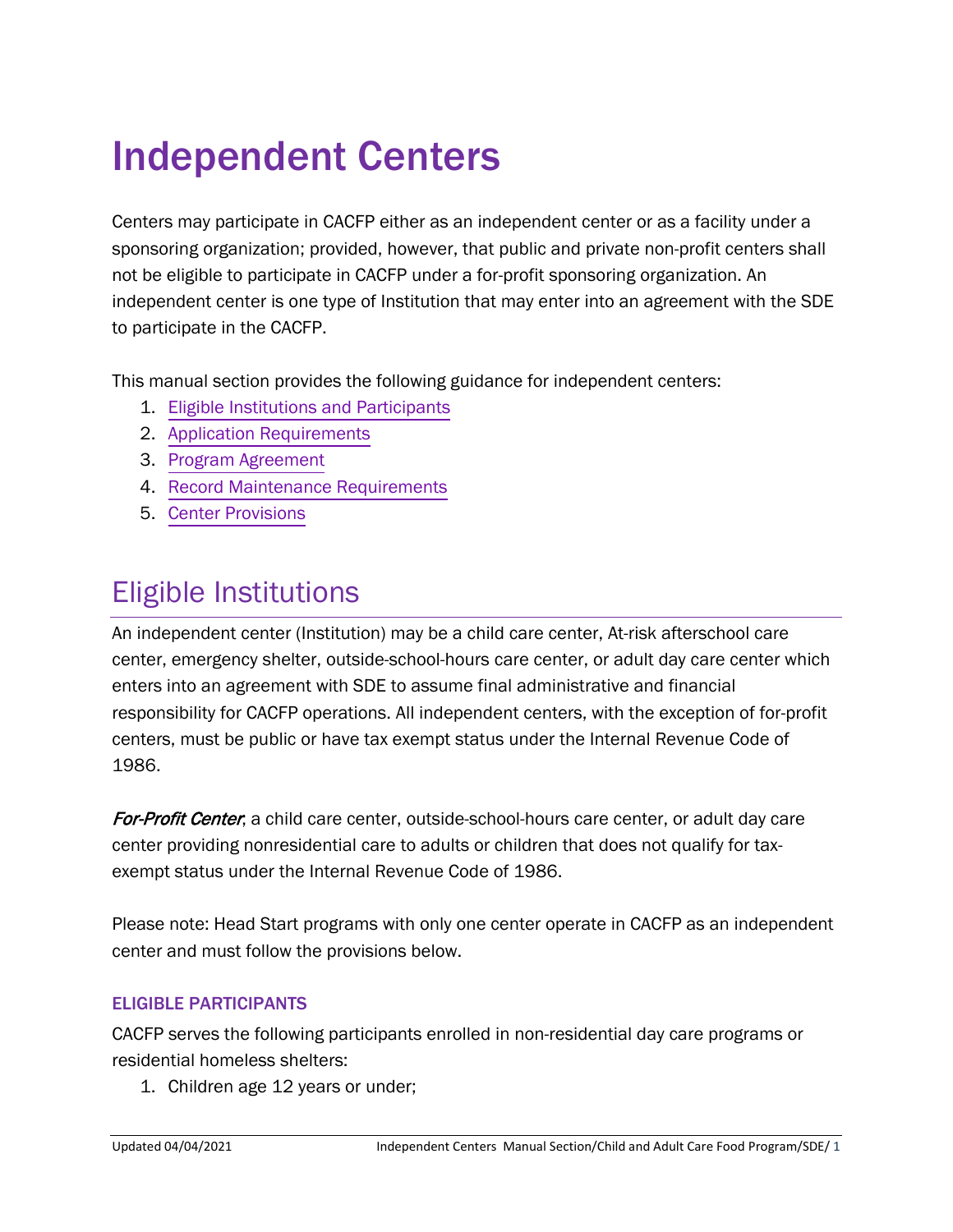- <span id="page-1-0"></span>2. Children of migrant workers age 15 or under;
- 3. Children and youth age 18 or under in emergency shelters;
- 4. Children and youth age 18 or under at the start of the school year participating in At-Risk Afterschool Centers;
- 5. Participants of any age who have one or more disabilities, as determined by the State of Idaho, and when the majority of enrollees in the center are age 18 or under; or
- 6. Adults participating in a qualifying adult day care center who are functionally impaired or 60 years of age or older.

# Application Requirements

New and renewing independent centers must submit to SDE a complete application packet in MyIdahoCNP with all information required for its approval. The information must demonstrate that a new independent center (Institution) has the administrative and financial capability to operate CACFP in accordance with 7 CFR 226.15 and with the performance standards set forth in 226.6(b) (1) (xviii), and that a renewing independent center has the administrative and financial capability to operate CACFP in accordance 7 CFR 226.15 and with the performance standards set forth in 226.6(b) (2) (vii). These requirements are included in greater detail in the Application Process and Annual Updates section of this manual.

### SITE APPLICATION

A complete new or renewing site application must be submitted for approval in MyIdahoCNP for the center, including all necessary license or health/safety inspections. The site application must include all eligibility information for the site and participants. The center owner and director's contact information must be provided in the application. This includes the name of the center owner and director, their mailing address, and date of birth.

### ADMINISTRATIVE, FINANCIAL, AND MONITORING RESPONSIBILITY

Each independent center shall accept final administrative and financial responsibility for CACFP operations. Independent centers may not contract out for management of CACFP. In addition, Independent centers shall provide adequate supervisory and operational personnel for management and monitoring of CACFP.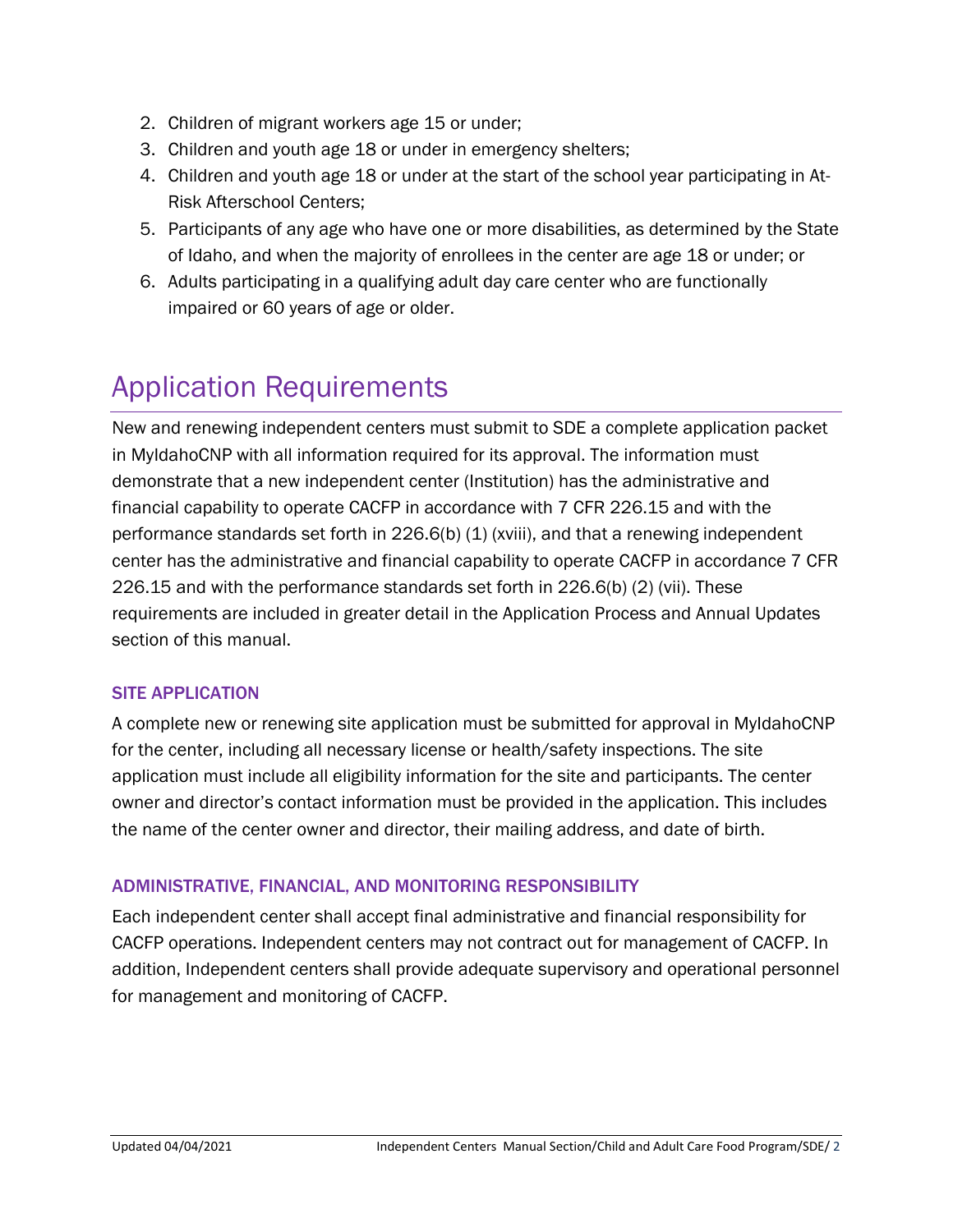# <span id="page-2-0"></span>Program Agreement

Each independent center shall enter into a single permanent program agreement with SDE. [7 CFR 226.6(b) (4)] The agreement must be maintained by both SDE and the independent center for the entire time the center operates in CACFP under SDE and for three years thereafter. For the full definition of the program agreement and required information in the agreement please refer to the Acronyms and Definitions section of this manual.

# Record Maintenance

Each independent center (Institution) shall establish procedures to collect and maintain all CACFP records required, as well as any records required by SDE. Failure to maintain such records shall be grounds for the denial of reimbursement for meals served during the period covered by the records in question and for the denial of reimbursement for costs associated with such records. Independent centers must maintain records for three years plus the current program year. SDE allows independent centers to maintain records either in hard copy or electronically. The records must be legible and available to SDE during CACFP reviews. At a minimum, the following records shall be collected and maintained:

- 1. The sponsor application packet and supporting documents in MyIdahoCNP, SDE's online application and claiming system. Sponsors may maintain the completed application forms in the system and are not required to print and maintain as hard copy records;
- 2. Documentation of the enrollment of each participant at the center (except for outside-school-hours care centers, emergency shelters, and At-risk after school care centers). Documentation of enrollment must be updated annually, signed and dated by a parent or legal guardian, and include information on each participants normal days and hours of care and the meals normally received while in care;
- 3. All types of centers, except for emergency shelters and At-risk afterschool care centers, must maintain information used to determine eligibility for free or reducedprice meals in accordance with 7 CFR 226.23(e)(1);
- 4. Daily records indicating the number of participants in attendance and time of service meal counts, by type (breakfast, lunch, supper, and snacks), served to center participants;
- 5. Daily records indicating the number of meals, by type, served to adults performing labor necessary to the food service;
- 6. Copies of invoices, receipts, or other records required by the SDE financial management instruction to document: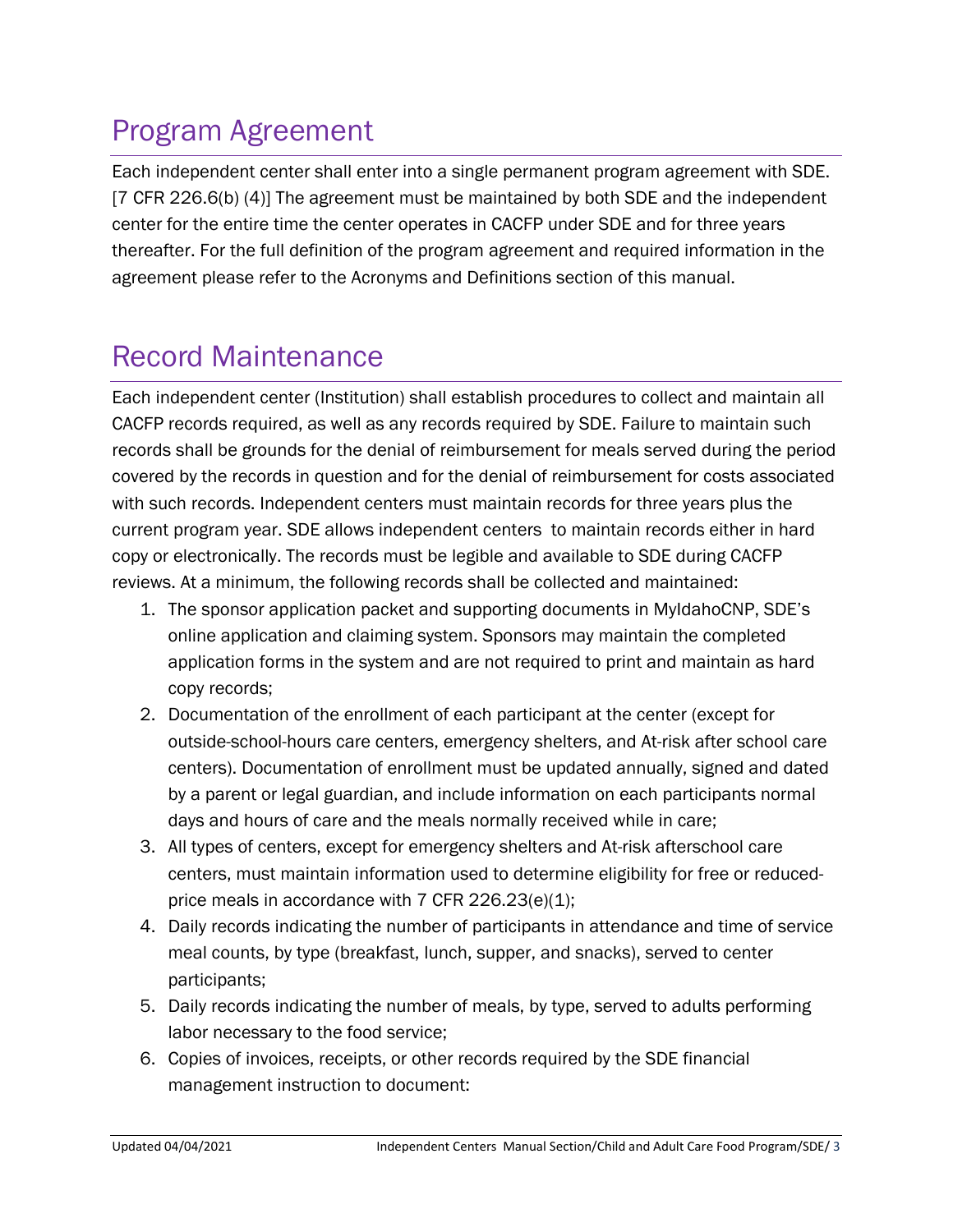- a. Administrative costs claimed by the independent center;
- b. Operating costs claimed by the independent center; and
- c. Income to the CACFP.
- 7. Copies of all claims for reimbursement submitted to SDE;
- 8. Receipts for all CACFP payments received from SDE;
- 9. Copies of menus and menu records required by SDE as provided in the Menu Planning and Menu Record Requirement section of this manual;
- 10.Each CACFP monitoring review conducted by SDE with technical assistance, findings, and the corrective action prescribed and completed;
- 11.Information on training session date(s) and location(s), as well as topics presented, and names of participants; and
- 12.Documentation of nonprofit food service to ensure that all CACFP reimbursement funds are used:
	- a. Solely for the conduct of the food service operation; or
	- b. To improve such food service operations, principally for the benefit of the enrolled participants.

# AREA ELIGIBILITY DETERMINATIONS FOR AT-RISK AFTERSCHOOL CARE CENTERS.

Independent centers that operate as At-risk afterschool care centers must provide SDE the current school year attendance area information that it has obtained or verified with the appropriate school officials. This information will permit SDE to determine whether the center is located in an eligible area. Center area eligibility approval is effective for five years.

### CLAIM SUBMISSION

Each independent center shall submit claims for reimbursement to SDE in accordance with 7 CFR 226.10. Please see the Claiming System and Required Records section of this manual for more information on SDE claim process and record keeping requirements.

### SPECIAL MILK PROGRAM

Independent centers may not participate in both the Child and Adult Care Food Program and the Special Milk Program at the same time.

### ELDERLY FEEDING PROGRAMS

Independent centers which are school food authorities may use facilities, equipment and personnel supported by CACFP funds to support a nonprofit nutrition program for the elderly, including a program funded under the Older Americans Act of 1965 (42 U.S.C.3001 et seq.).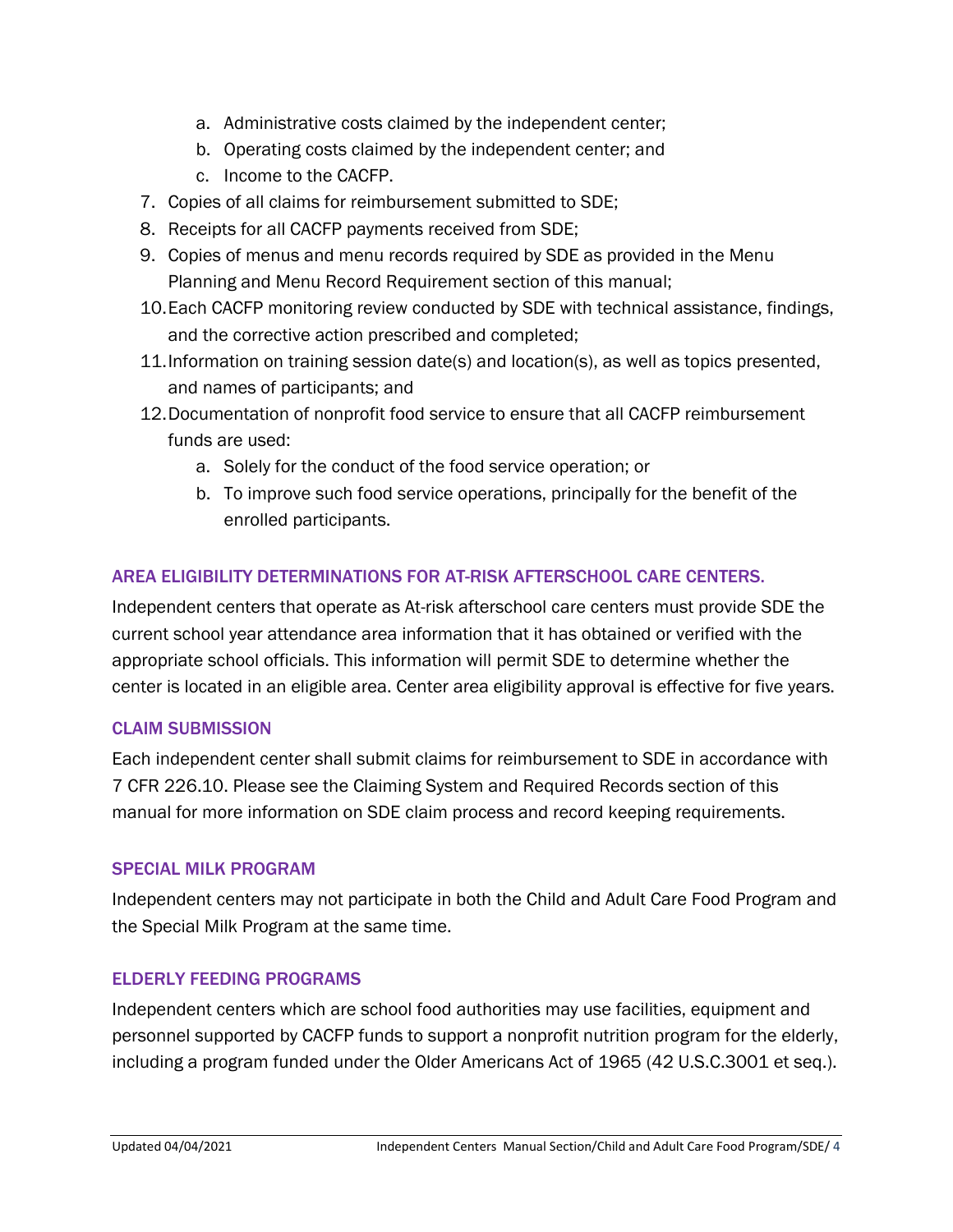#### REGULATIONS AND GUIDANCE

Each independent center must comply with all regulations issued by FNS and USDA, all instructions and handbooks issued by FNS and USDA to clarify or explain existing regulations, and all regulations, instructions and handbooks issued by SDE that are consistent with the CACFP regulations. All of these resources support the record keeping requirements described in the CACFP manual sections.

#### INFORMATION ON WIC

Each independent center (other than outside-school-hours care centers, At-risk afterschool care centers, emergency shelters, and adult day care centers) must ensure that parents of enrolled children are provided with current information on the benefits and importance of the Special Supplemental Nutrition Program for Women, Infants, and Children (WIC) and the eligibility requirements for WIC participation. This may be accomplished by maintaining WIC brochures and/or poster in each facility in a location easily accessible by parents or legal guardians.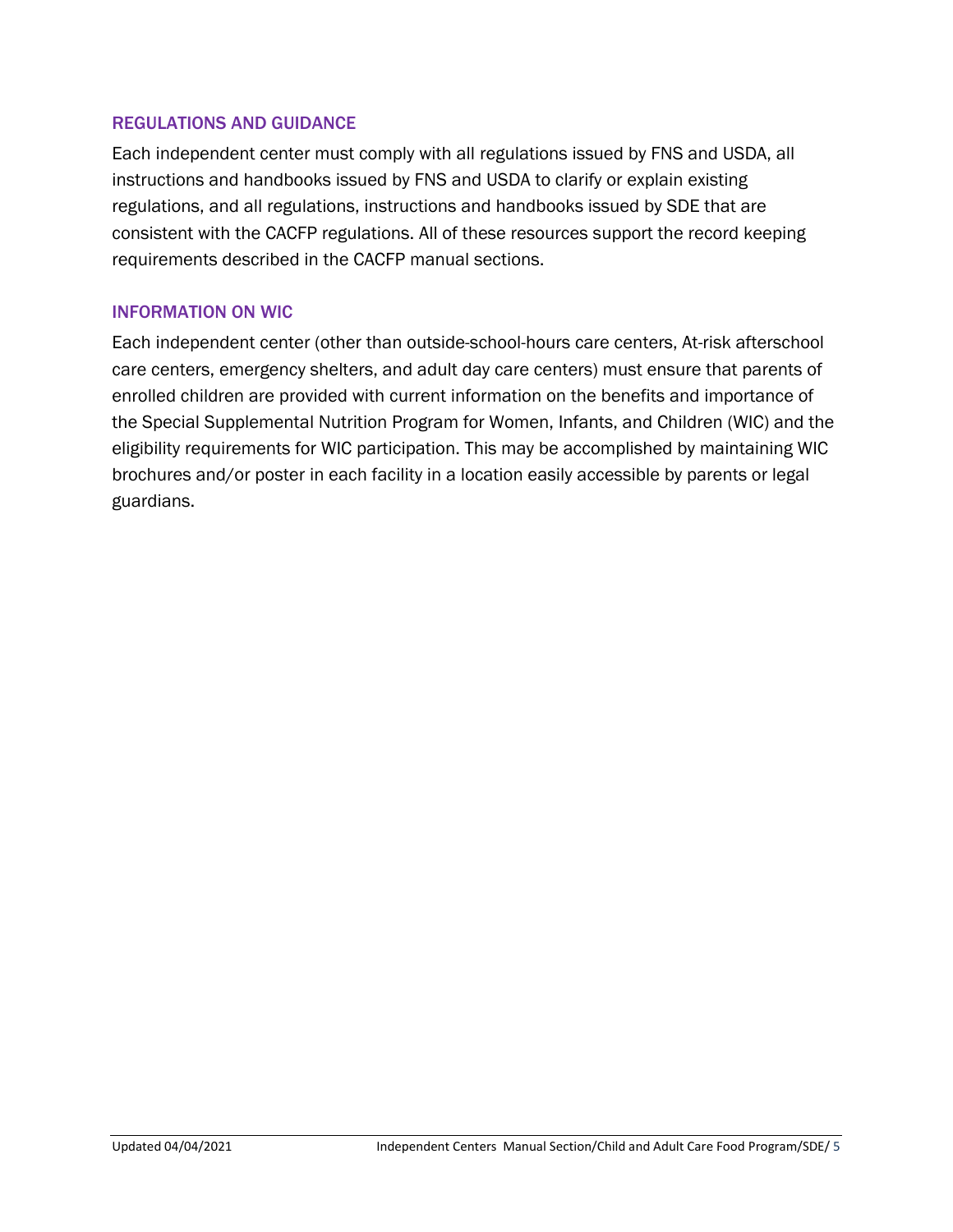# <span id="page-5-0"></span>Center Provisions

An independent center may be a child care center, At-risk afterschool care center, emergency shelter, outside-school-hours care center, or adult day care center which enters into an agreement with SDE to assume final administrative and financial responsibility for CACFP operations. All independent centers, with the exception of for-profit centers, must be public or have tax exempt status under the Internal Revenue Code of 1986.

Please note: Head Start programs with only one center operate in CACFP as an Independent Center and must follow the provisions below.

#### **LICENSING**

Child care centers must have Federal, State, or local licensing to provide day care services to children in Idaho. Child care centers, which are complying with applicable procedures to renew licensing, may participate in CACFP during the renewal process, unless SDE has information that indicates that renewal will be denied. If licensing is not available, a child care center may participate if it demonstrates compliance with the CACFP child care standards provided in the Application Process and Annual Update section of this manual.

### NON-TRADITIONAL CENTERS EXEMPT FROM LICENSING REQUIREMENTS

CACFP regulations do not require At-risk afterschool care centers, outside school hours care centers (OSHCCs), or emergency shelters to be licensed; however, they must meet State or local health and safety standards [7 CFR 226.6  $(d)(1)$ ]. Please refer to the Application Process and Annual Update section of this manual for more information on Idaho health and safety documentation requirements.

#### REIMBURSABLE MEALS AND SNACKS

Each center participating in CACFP shall claim only the meal types specified in its SDE approved site application in MyIdahoCNP as per the meal pattern requirements specified in the Meal Pattern Requirements section in this manual and in 7 CFR 226.20.

Centers must serve one or more of the following meal types—breakfast; lunch; supper; and snack. Reimbursement must not be claimed for more than two meals and one snack or one meal and two snacks provided daily to each participant.

For-profit child care centers may not claim reimbursement for meals served to children in any month in which less than 25 percent of the children in care (enrolled or licensed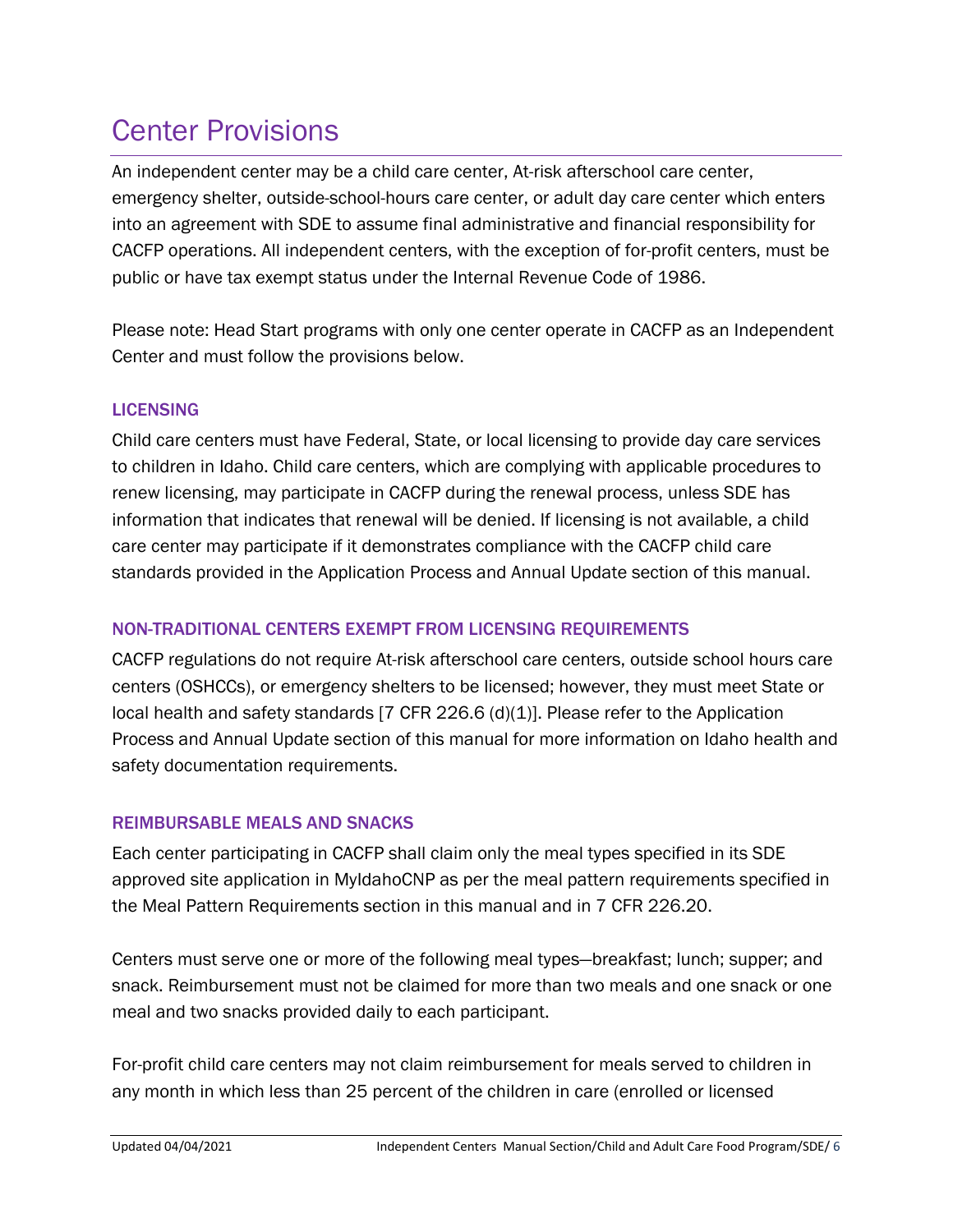capacity, whichever is less) were eligible for free or reduced-price meals or were title XX beneficiaries. However, children who only receive At-risk afterschool snacks and/or At-risk afterschool meals must not be included in this percentage.

In centers that only operate the *At-risk afterschool care program*, reimbursement may only be claimed for one meal and one snack per participant per day.

A child care center with preschool children may also be approved to serve a snack to school age children participating in an eligible At-risk afterschool care program meeting the requirements of 7 CFR 226.17(a), provided that the limit of two meals, and one snack, or one meal and two snacks, per child per day is not exceeded. The afterschool program must be distinct from its day care program for preschool children.

A child care center with preschool children may also be approved to serve a breakfast, snack, and supper to school-age children participating in an outside-school-hours care program meeting the criteria of 7 CFR 226.19(b) that is distinct from its day care program for preschool-age children. SDE may authorize the service of lunch to such participating children who attend a school that does not offer a lunch program, provided that the limit of two meals and one snack, or one meal and two snacks, per child per day is not exceeded.

**Emergency shelters** may be approved to claim up to either:

- a) Three reimbursable meals: breakfast, lunch, and supper, or
- b) Two meals and one snack to each child, each day.

Only meals served in congregate meal settings are eligible for reimbursement. Meals which are consumed in private family quarters in an emergency shelter are not reimbursable.

# FOOD SERVICE VENDOR AGREEMENT

A center may utilize existing school food service authority (SFA) facilities or obtain meals from a school food service facility. The center must have a written food service vendor agreement between the center and SFA. The center shall maintain responsibility for CACFP requirements as outlined in this section. For more information on food service vendor agreements please see the Food Service Contract section of this manual.

# ENROLLMENT AND PARTICIPANT ELIGIBILITY RECORDS

Child care centers shall collect and maintain documentation of the enrollment of each child, including information used to determine eligibility for free and reduced-price meals in accordance with the Income Eligibility Forms section of this manual. In addition, Head Start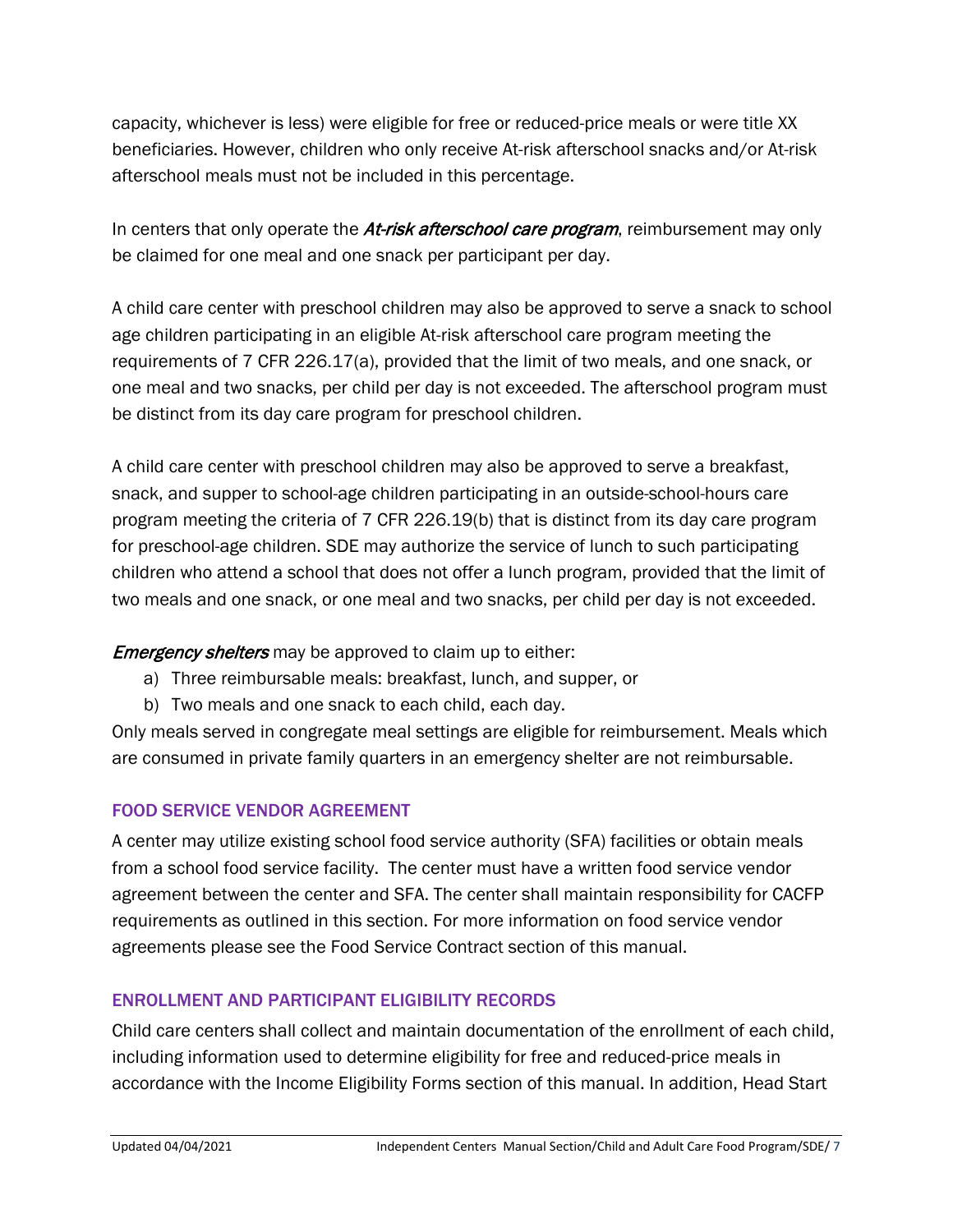participants need to only have a Head Start statement of income eligibility or a statement of Head Start enrollment from an authorized Head Start representative, to be eligible for free meal benefits under the CACFP.

Documentation of enrollment must be updated annually, signed and dated by a parent or legal guardian, and include information on each child's normal days and hours of care and the meals normally received while in care. Enrollment documentation is not required for Atrisk afterschool care centers, emergency shelters and outside school hour centers.

### DAILY ATTENDANCE RECORDS

Centers must maintain daily attendance records indicating the number of participants in attendance at the center. Idaho's licensing agency requires all child care centers and homes to maintain daily time in and out attendance records for each enrolled child. SDE and sponsoring organizations will use this documentation to verify claims monthly.

Head Start or qualified At-risk afterschool (see At-risk section in CACFP Manual) centers may record attendance as present/absent for part-day classrooms, which have a distinct beginning and ending, arrival and departure times are not routinely required. A record of each participant's presence or absence is sufficient. Any participant's deviations from the normal school day, such as late arrivals and early departures must be recorded with in/out times.

### DAILY TIME OF SERVICE MEAL COUNT RECORDS

Each center must maintain daily records of time of service meal counts by type (breakfast, lunch, supper, and snacks) served to participants, and to adults performing labor necessary to the food service. For all child care centers, emergency shelters, Head Start programs, outside-school-hours care centers, or adult day care centers, the meal counts must be maintained by each enrolled or participant's name.

### DETAILED MENUS AND MENU RECORDS

A centers detailed menus and menu records must be maintained to document compliance with the CACFP meal pattern. Please see the Menu Planning and Menu Record Requirement section of this manual for more information on how to complete these records.

#### BUDGETS

The SDE requires independent centers to submit an annual budget to SDE, which includes expenses and reimbursement for the center. The budget and quarterly expenditure reports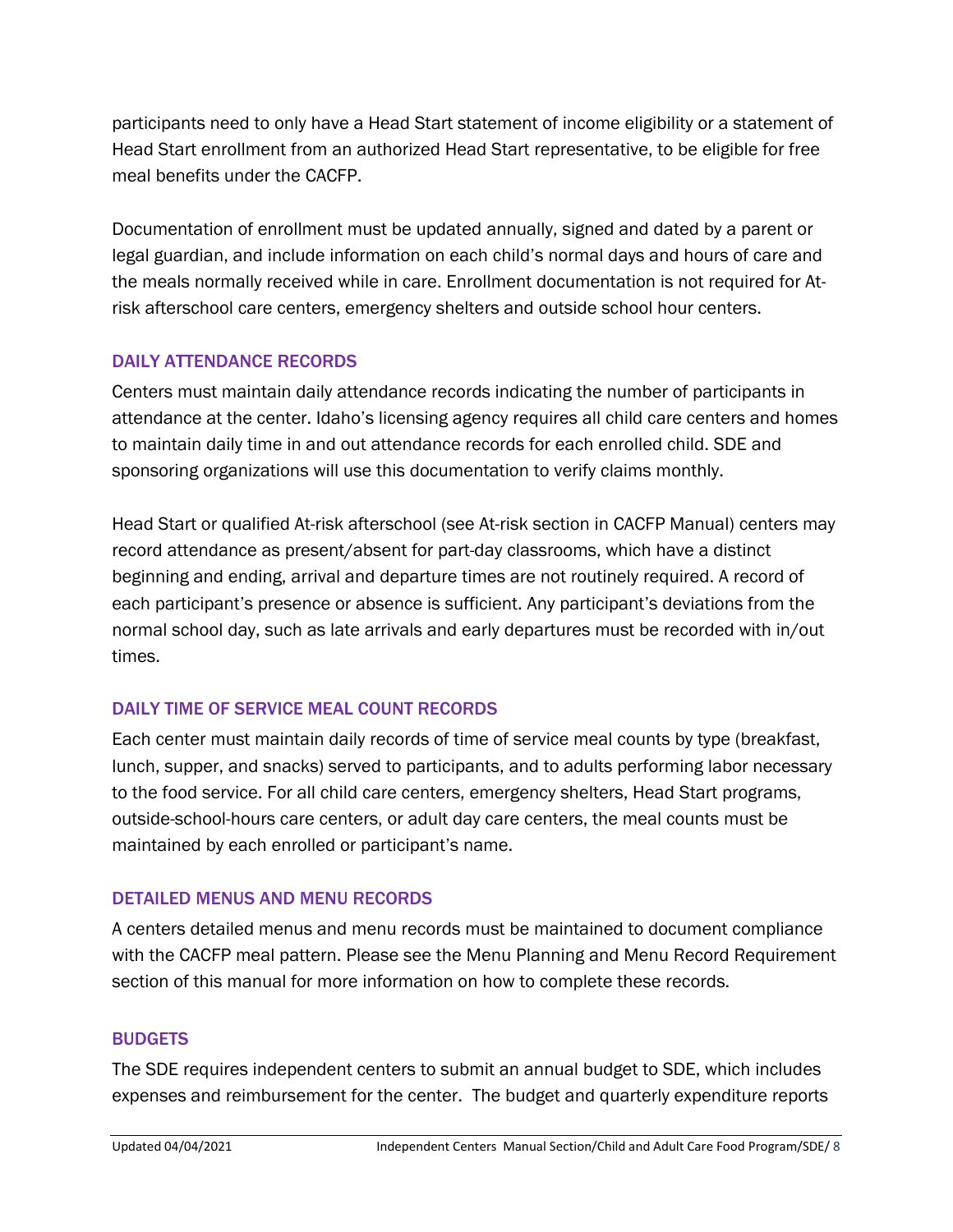in MyIdahoCNP must support the independent center operates a nonprofit food service operation.

#### PROCUREMENT RECORDS

The SDE requires independent centers to document procurement practices and submit such documentation to SDE during CACFP reviews.

#### TRAINING REQUIREMENTS

The SDE provides training and technical assistance to new and renewing center key staff. In turn, centers must provide CACFP training prior to the center's participation in CACFP, and at least annually thereafter to all staff who are involved with CACFP operations and record keeping.

#### Key staff required to complete SDE new center training

- Center owner and/or director
- **Program contact if different from owner or director**
- **If applicable, the financial or business manager**

### Center staff that must be trained prior to starting duties in CACFP and at least annually thereafter includes:

The following center staff must be trained prior to starting duties in CACFP, and least annually thereafter:

- 1. Cooks and Assistant Cooks;
- 2. Teachers and Assistant Teachers who supervise meals;
- 3. Staff who develop and plan menus;
- 4. Administrative staff who:
	- a) Approve Income Eligibility Forms;
	- b) Develop the monthly enrollment eligibility roster; and
	- c) Distribute and collect enrollment information and Infant Feeding Benefit Notification Forms.
- 5. Administrative or clerical staff who compile monthly meal counts and complete reimbursement claims; and
- 6. Financial or business manager who develops the budget and completes the expenditure and revenue reports.

#### Minimum training requirements established by SDE:

1. Meal pattern requirements for the ages of participants;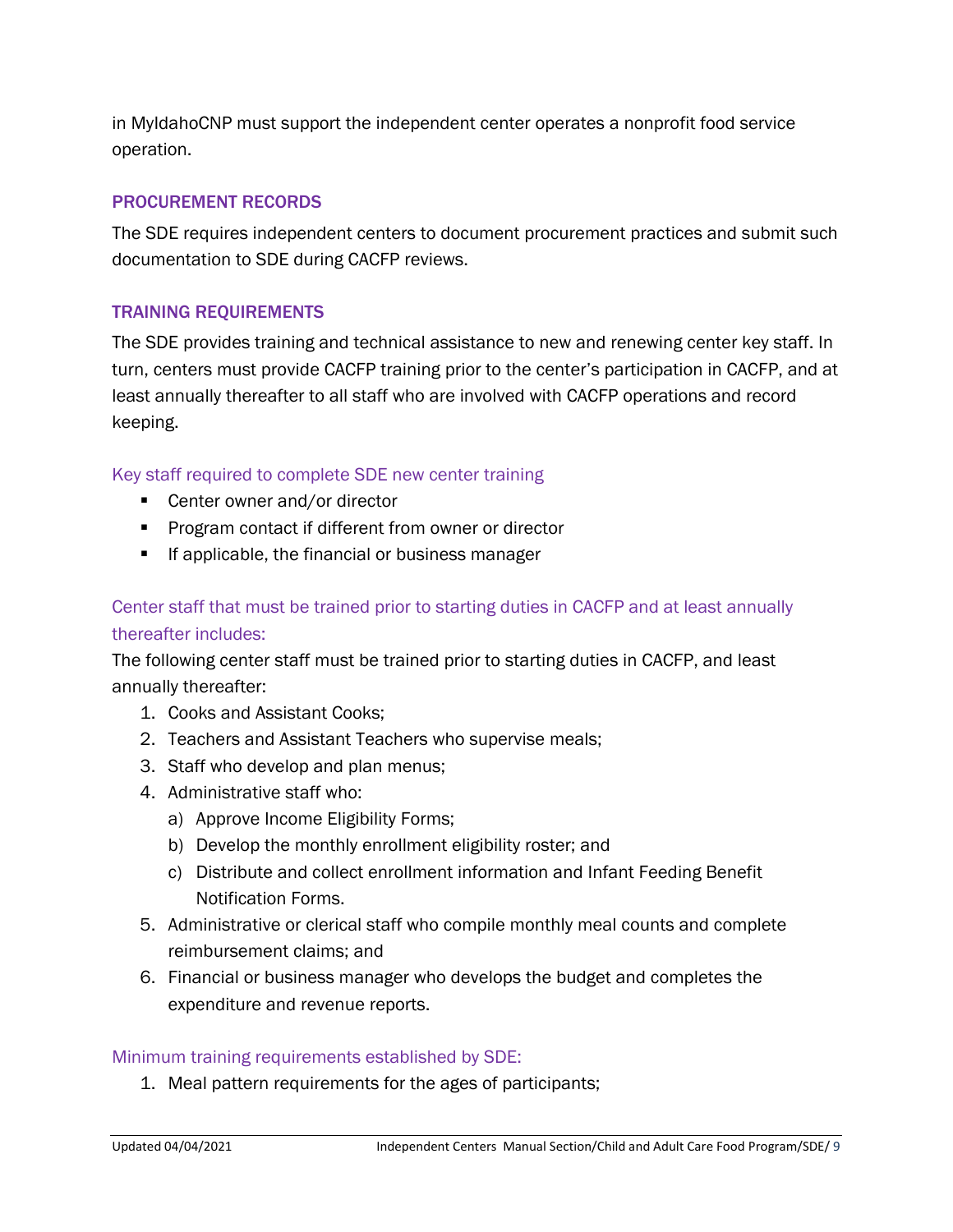- 2. Serving sizes for the different age groups;
- 3. How to serve meals to participants;
- 4. How and when to take meal counts;
- 5. How and when to record attendance;
- 6. Menu planning;
- 7. How to complete and use menu production records to plan and prepare meals;
- 8. How to ensure meals provided by vendors meet CACFP requirements;
- 9. Meal service styles (family, cafeteria, combination style);
- 10.Sanitation and kitchen safety requirements;
- 11.How to approve Income Eligibility Forms;
- 12.How to complete the monthly enrollment eligibility roster;
- 13. Civil rights requirements (must be provided to all center staff);
- 14.Accommodating children with special dietary needs;
- 15.25% certification for For-Profit organizations; and
- 16.Monitoring and training requirements.

Child care centers with infants in care, the following are required training topics:

- 1. Infant Feeding Benefit Notification Form;
- 2. Meal pattern requirements for infants;
- 3. Recording daily menu requirements for infants;
- 4. How and when to record meal count for infants; and
- 5. Creditable foods in infant meals.

### Additional Recommended Training Topics

Additionally, SDE recommends training on the following topics for all CACFP staff:

- 1. Encouraging healthy eating habits;
- 2. How to incorporate more whole grain foods, vegetables and fruits into menus;
- 3. Ways to encourage participant milk consumption; and
- 4. Developmentally appropriate physical activities for young children.

### Training Documentation

All training must be documented with the following:

- 1. The date, time, and location of training;
- 2. The name of the trainer;
- 3. The topics covered;
- 4. The names, positions and signatures of staff in attendance; and
- 5. The training material(s) used.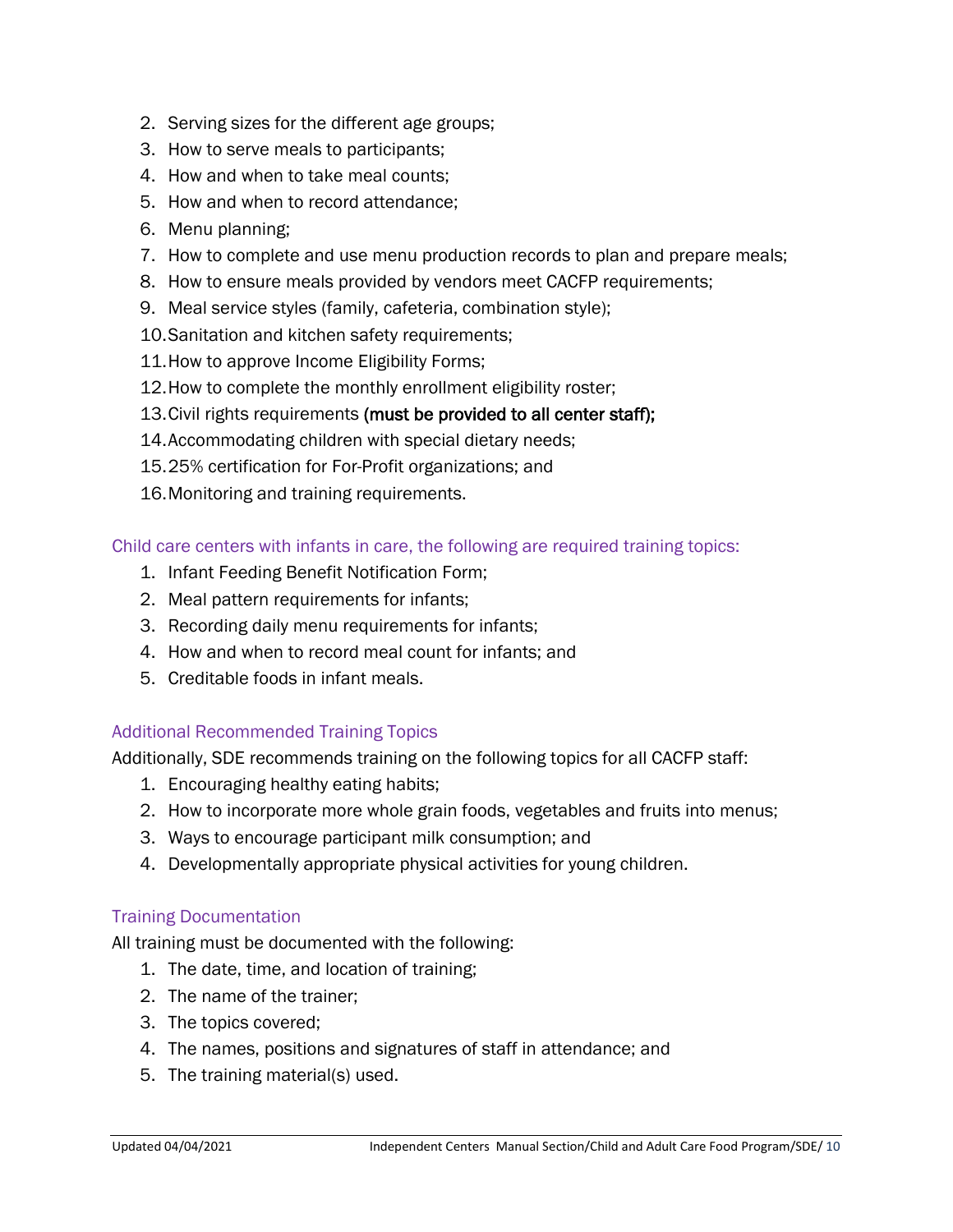Centers may use the CACFP Staff Training Form to document staff training or they may develop a form of their own. This form is located in MyIdahoCNP under download forms.

The SDE encourages centers to train staff more frequently than annually or on an ongoing basis. SDE periodically issues new or revised policies through Memoranda that may require additional training of the center's staff throughout the year.

To determine staff training needs, centers should review past training documentation, monitor a meal service, monitor record keeping, and read recent SDE Memoranda and correspondence. SDE may have videos and other training tools to assist centers with their internal CACFP training.

### Training New Staff

In addition to annual training, all centers must have a procedure for training new staff on CACFP and civil rights requirements soon after they are hired and before they take responsibility for their CACFP duties. To provide adequate back-up, more than one staff person should be thoroughly trained in each CACFP function.

# SDE Annual CACFP Mandatory Training

Each year the program contact is required to attend the SDE CACFP training and additional key staff may be requested by SDE to attend as well. Mandatory annual training occurs in August of each year and may be a combination of online and in person training. SDE will notify centers each year of the dates and places of the annual training(s) and provide registration information. Annual training highlights changes in policy and procedures, provides program updates, and focuses training on review findings from the current fiscal year.

For more information on current SDE CACFP trainings available, please contact Idaho State Department of Education, Child Nutrition Programs, at (208) 332-6821 or check the CNP website for information about current trainings available.

# RECORD KEEPING

Each center shall comply with the recordkeeping requirements established in 7 CFR 226.10(d), in paragraph (b) and in 226.15(e). Failure to maintain such records shall be grounds for the denial of reimbursement. SDE requires centers to maintain records for three years plus the current program year. SDE allows centers to maintain records either in hard copy or electronically. The records must be legible and available to SDE during CACFP reviews.